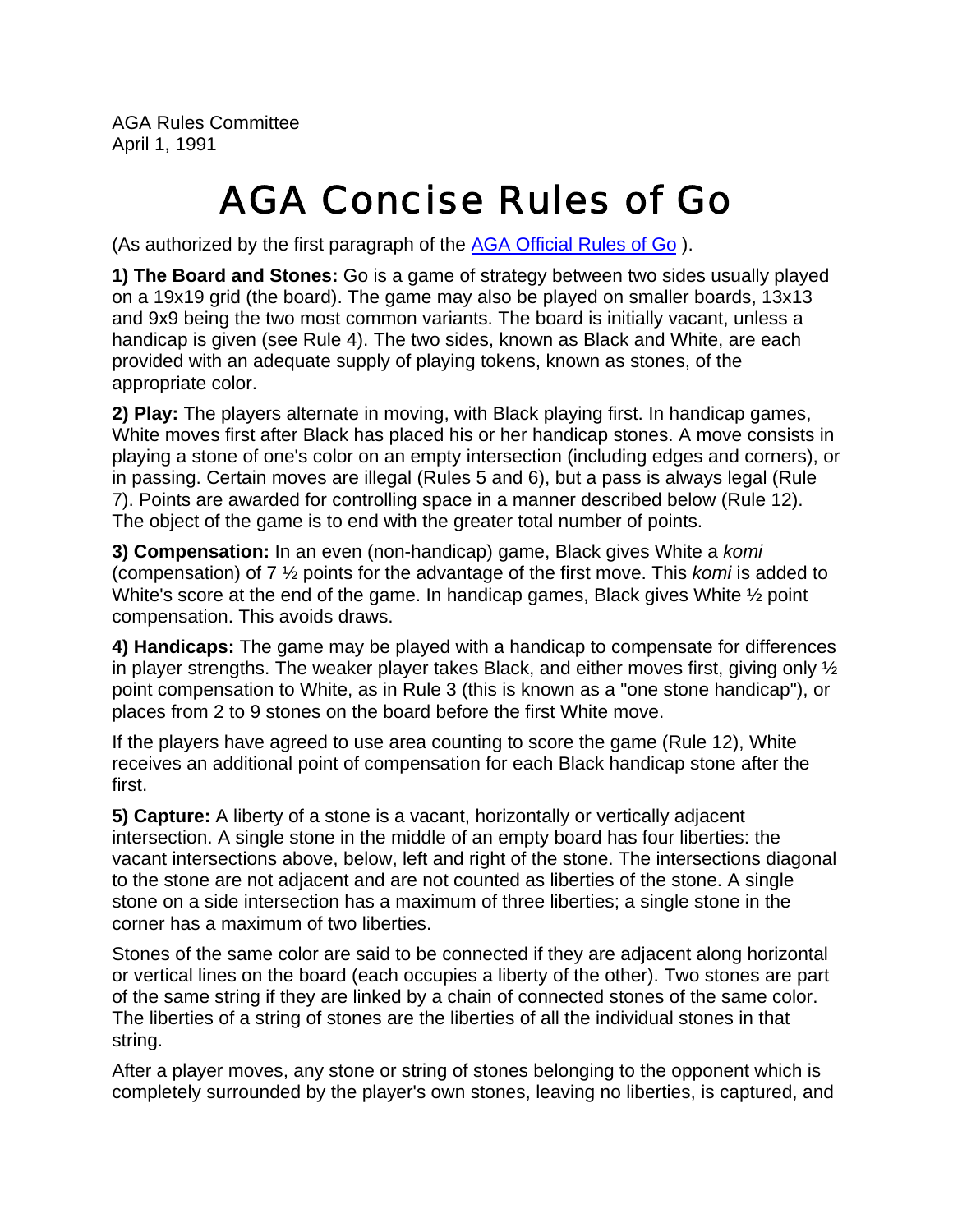removed from the board. Such stones become prisoners of the capturing player. It is illegal for a player to move so as to create a string of his or her own stones which is completely surrounded (without liberties) after any surrounded opposing stones are captured.

**6) Repeated Board Position (Ko):** It is illegal to play in such a way as to exactly recreate a previous full board position from the game, with the same player to move. The most typical example is a situation where the players can each alternately capture and recapture a single stone. This is known as ko. ("Ko" is the Japanese Buddhist word for eternity.) After the first capture, the player moving next may not recapture immediately, as this would repeat the board position; instead, that player must play elsewhere on the board (or pass).

**7) Passing:** On his or her turn, a player may pass by handing the opponent a stone, referred to as a pass stone, rather than playing a stone on the board.

**8) Illegal Moves:** An illegal move is one violating the rules. If a player makes an illegal move, it shall be taken back, treated as a pass, and a pass stone exchanged.

**9) Ending the Game:** Two consecutive passes normally signal the end of the game. After two passes, the players must attempt to agree on the status of all groups of stones remaining on the board. Any stones which the players agree could not escape capture if the game continued, but which have not yet been captured and removed, are termed dead stones. If the players agree on the status of all such groups, they are removed from the board as prisoners of the player who could capture, and the game is scored as in Rule 12. If there is a disagreement over the status of some group or groups, play is resumed as specified in Rule 10.

**10) Disputes:** If the players disagree about the status of a group of stones left on the board after both have passed, play is resumed, with the opponent of the last player to pass having the move. The game is over when the players agree on the status of all groups on the board, or, failing such agreement, if both players pass twice in succession. In this case any stones remaining on the board are deemed alive.

**11) The Last Move:** White must make the last move--if necessary, an additional pass, with a stone passed to the opponent as usual. The total number of stones played or passed by the two players during the entire game must be equal.

**12) Counting:** There are two methods for counting the score at the end of the game. One is based on territory, the other on area. Although players' scores may differ under the two methods, the difference in their scores, and the game result, will be the same.

*Territory:* Those empty points on the board which are entirely surrounded by live stones of a single color are considered the territory of the player of that color. An empty point is surrounded by stones of a single color if one can't reach any stone of the opposing color from that point by moving only to adjacent empty points. There are rare situations (Japanese seki) in which empty points are left at the end of the game which are not entirely surrounded by stones of a single color, and which neither player dares to fill.

*Area:* All live stones of a player's color left on the board together with any points of territory surrounded by [those stones] constitute that player's area.